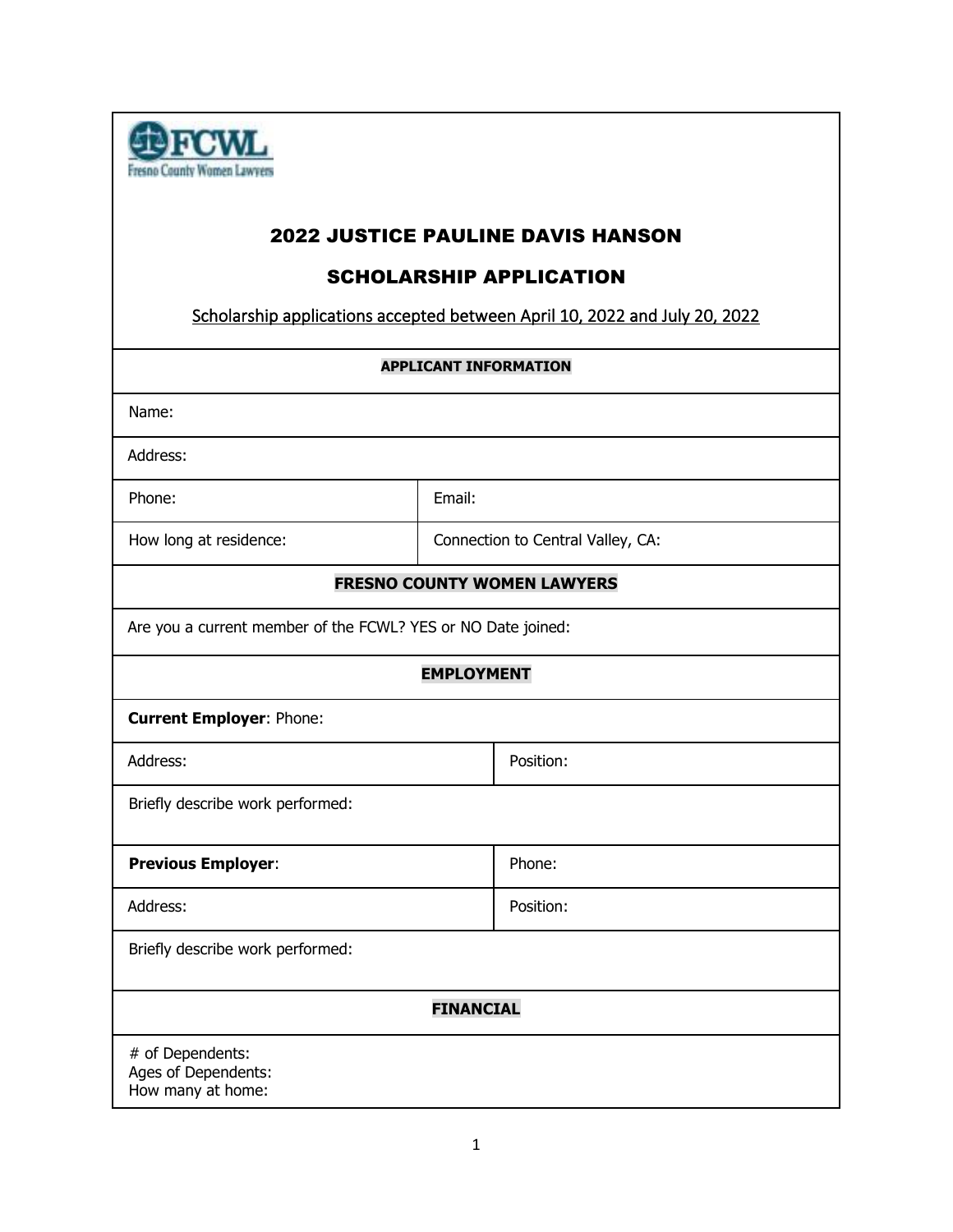| Current income from all sources: \$                                                                                                                                                                                                                                                                    |         | Include your and spouse's income, aid from<br>parents, government benefits, loans, grants,<br>scholarships, spousal/child support, etc.       |                     |  |
|--------------------------------------------------------------------------------------------------------------------------------------------------------------------------------------------------------------------------------------------------------------------------------------------------------|---------|-----------------------------------------------------------------------------------------------------------------------------------------------|---------------------|--|
| Annual expenses: \$                                                                                                                                                                                                                                                                                    |         | Include rent, utilities, transportation, food, medical,<br>tuition, books, other living expenses, car payments, other<br>debt repayment, etc. |                     |  |
| <b>SCHOOLS</b>                                                                                                                                                                                                                                                                                         |         |                                                                                                                                               |                     |  |
| <b>Name of Law School:</b><br>GPA:<br><b>Expected Year of Graduation:</b>                                                                                                                                                                                                                              |         |                                                                                                                                               |                     |  |
| Honors:                                                                                                                                                                                                                                                                                                |         |                                                                                                                                               |                     |  |
| Attach your most recent law school transcript. Finalists may bring updated transcript to interview.                                                                                                                                                                                                    |         |                                                                                                                                               |                     |  |
| Undergraduate School:                                                                                                                                                                                                                                                                                  | Degree: | GPA:                                                                                                                                          | Year of Graduation: |  |
| Honors:                                                                                                                                                                                                                                                                                                |         |                                                                                                                                               |                     |  |
| Undergraduate School:                                                                                                                                                                                                                                                                                  | Degree: | GPA:                                                                                                                                          | Year of Graduation: |  |
| Honors:                                                                                                                                                                                                                                                                                                |         |                                                                                                                                               |                     |  |
| <b>ACADEMIC ACHIEVEMENTS</b>                                                                                                                                                                                                                                                                           |         |                                                                                                                                               |                     |  |
| This scholarship award is based on academic achievement, school and<br>community activities, demonstrated leadership abilities, financial need, and ties<br>to Fresno and surrounding areas (if any). Please list pertinent academic and/or<br>community activities. Attach a separate page if needed. |         |                                                                                                                                               |                     |  |
| From:<br>To:                                                                                                                                                                                                                                                                                           |         |                                                                                                                                               |                     |  |
| To:<br>From:                                                                                                                                                                                                                                                                                           |         |                                                                                                                                               |                     |  |
| To:<br>From:                                                                                                                                                                                                                                                                                           |         |                                                                                                                                               |                     |  |
| From:<br>To:                                                                                                                                                                                                                                                                                           |         |                                                                                                                                               |                     |  |
| To:<br>From:                                                                                                                                                                                                                                                                                           |         |                                                                                                                                               |                     |  |
| <b>NARRATIVE</b>                                                                                                                                                                                                                                                                                       |         |                                                                                                                                               |                     |  |
| Please attach a one page typed narrative discussing your career goals, activities, honors and special<br>awards received.                                                                                                                                                                              |         |                                                                                                                                               |                     |  |